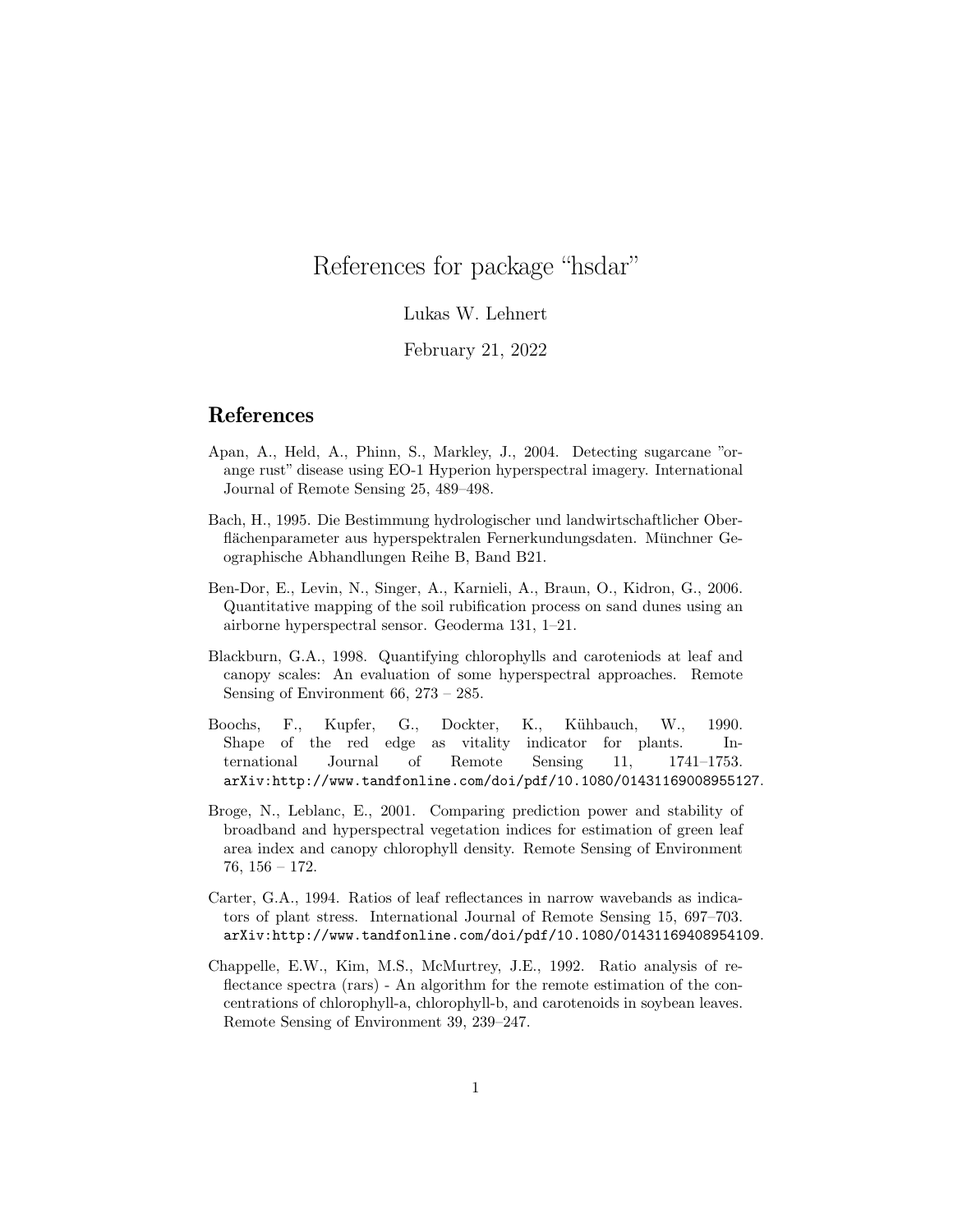- Chen, J.M., 1996. Evaluation of vegetation indices and a modified simple ratio for boreal applications. Canadian Journal of Remote Sensing 22, 229–242.
- Clark, R.N., King, T.V.V., Gorelick, N.S., 1987. Automatic continuum analysis of reflectance spectra, in: Proceedings of the Third Airborne Imaging Spectrometer Data Analysis Workshop, pp. 138–142.
- Dash, J., Curran, P.J., 2004. The MERIS terrestrial chlorophyll index. International Journal of Remote Sensing 25, 5403–5413.
- Datt, B., 1998. Remote sensing of chlorophyll a, chlorophyll b, chlorophyll a+b, and total carotenoid content in Eucalyptus leaves. Remote Sensing of Environment 66, 111 – 121.
- Datt, B., 1999a. Remote sensing of water content in *Eucalyptus* leaves. Australian Journal of Botany 47, 909–923.
- Datt, B., 1999b. Visible/near infrared reflectance and chlorophyll content in Eucalyptus leaves. International Journal of Remote Sensing 20, 2741–2759. arXiv:http://www.tandfonline.com/doi/pdf/10.1080/014311699211778.
- Daughtry, C., Walthall, C., Kim, M., de Colstoun, E., III, J.M., 2000. Estimating corn leaf chlorophyll concentration from leaf and canopy reflectance. Remote Sensing of Environment 74, 229 – 239.
- Elvidge, C.D., Chen, Z.K., 1995. Comparison of broad-band and narrow-band red and near-infrared vegetation indexes. Remote Sensing of Environment 54, 38–48.
- Escadafal, R., Belghith, A., Ben Moussa, H., 1994. Indices spectraux pour la degradation des milieux naturels en Tunisie aride, in: 6éme Symp. Int. Mesures Physiques et Signatures en Télédétection, Val d'Isère, France.
- Escadafal, R., Huete, A., 1991. Etude des propriétés spectrales des sols arides appliquée à l'amélioration des indices de végétation obtenus par télédétection, in: Comptes-rendus de l'Académie des Sciences de Paris, Série 312, pp. 1385– 1391.
- Filella, I., Peñuelas, J., 1994. The red edge position and shape as indicators of plant chlorophyll content, biomass and hydric status. International Journal of Remote Sensing 15, 1459–1470.
- Galvão, L.S., Formaggio, A.R., Tisot, D.A., 2005. Discrimination of sugarcane varieties in southeastern Brazil with EO-1 Hyperion data. Remote Sensing of Environment 94, 523–534.
- Gamon, J., nuelas, J.P., Field, C., 1992. A narrow-waveband spectral index that tracks diurnal changes in photosynthetic efficiency. Remote Sensing of Environment 41,  $35 - 44$ .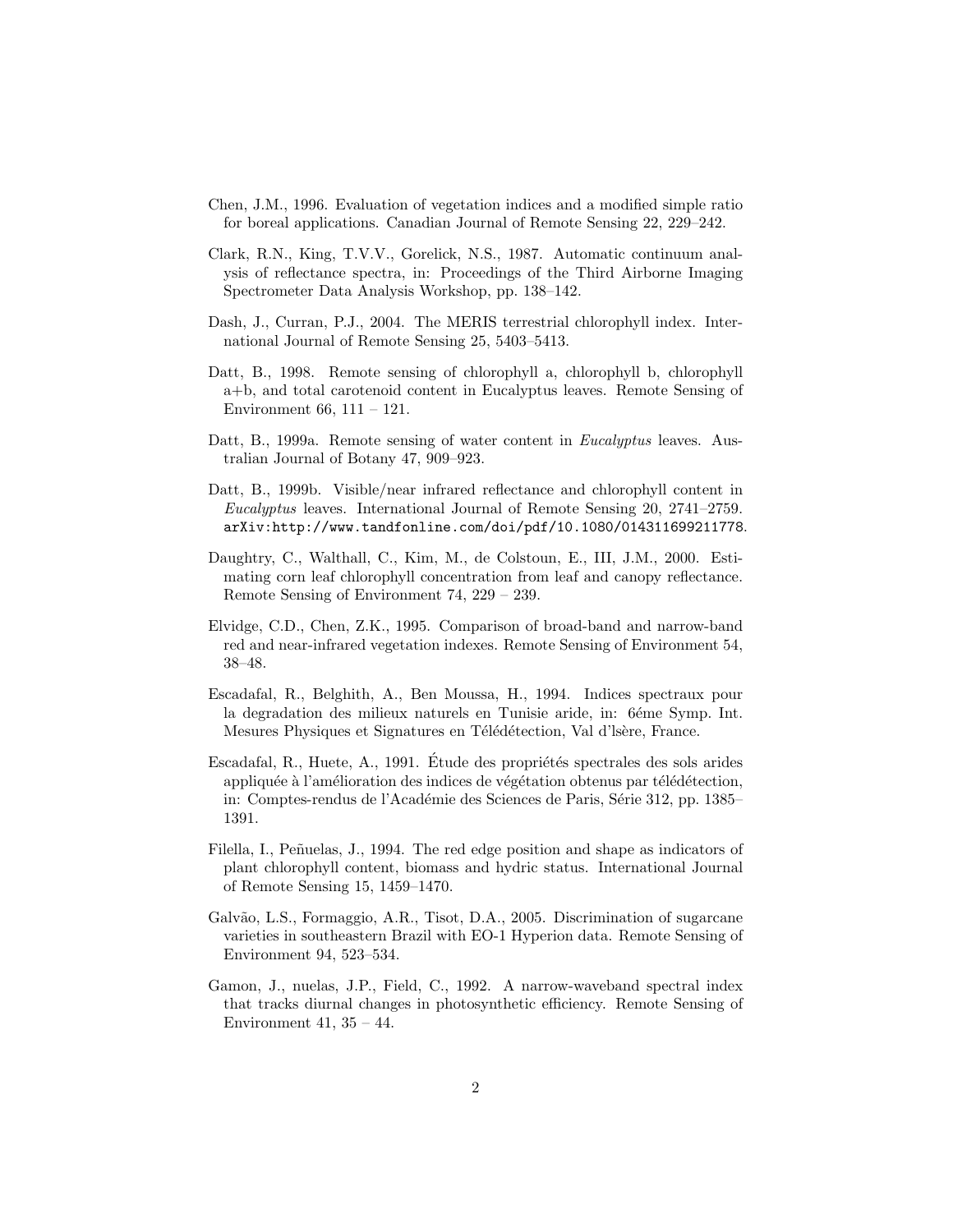- Gandia, S., Fernández, G., García, J., Moreno, J., 2004. Retrieval of vegetation biophysical variables from CHRIS/PROBA data in the SPARC campaign, in: ESA SP, pp. 40–48.
- Gao, B.c., 1996. NDWI A normalized difference water index for remote sensing of vegetation liquid water from space. Remote Sensing of Environment 58,  $257 - 266.$
- Garrity, S.R., Eitel, J.U., Vierling, L.A., 2011. Disentangling the relationships between plant pigments and the photochemical reflectance index reveals a new approach for remote estimation of carotenoid content. Remote Sensing of Environment 115, 628 – 635.
- Gitelson, A., Buschmann, C., Lichtenthaler, H., 1999. The chlorophyll fluorescence ratio F735/F700 as an accurate measure of the chlorophyll content in plants - Experiments with autumn chestnut and maple leaves. Remote Sensing of Environment 69, 296–302.
- Gitelson, A., Merzlyak, M.N., 1994. Quantitative estimation of chlorophylla using reflectance spectra: Experiments with autumn chestnut and maple leaves. Journal of Photochemistry and Photobiology B: Biology 22, 247 – 252.
- Gitelson, A., Y, G., MN., M., 2003. Relationships between leaf chlorophyll content and spectral reflectance and algorithms for non-destructive chlorophyll assessment in higher plant leaves. Journal of Plant Physiology 160, 271–282.
- Gitelson, A.A., Kaufman, Y.J., Merzlyak, M.N., 1996. Use of a green channel in remote sensing of global vegetation from EOS-MODIS. Remote Sensing of Environment 58, 289 – 298.
- Gitelson, A.A., Merzlyak, M.N., 1997. Remote estimation of chlorophyll content in higher plant leaves. International Journal of Remote Sensing 18, 2691–2697.
- Guyot, G., Baret, F., 1988. Utilisation de la haute resolution spectrale pour suivre l'etat des couverts vegetaux, in: Guyenne, T.D., Hunt, J.J. (Eds.), Spectral Signatures of Objects in Remote Sensing, pp. 279–286.
- Haboudane, D., Miller, J.R., Tremblay, N., Zarco-Tejada, P.J., Dextraze, L., 2002. Integrated narrow-band vegetation indices for prediction of crop chlorophyll content for application to precision agriculture. Remote Sensing of Environment 81, PII S0034–4257(02)00018–4.
- Haubrock, S.N., Chabrillat, S., Lemmnitz, C., Kaufmann, H., 2008. Surface soil moisture quantification models from reflectance data under field conditions. International Journal of Remote Sensing 29, 3–29.
- Hernández-Clemente, R., Navarro-Cerrillo, R.M., Suárez, L., Morales, F., Zarco-Tejada, P.J., 2011. Assessing structural effects on PRI for stress detection in conifer forests. Remote Sensing of Environment 115, 2360 – 2375.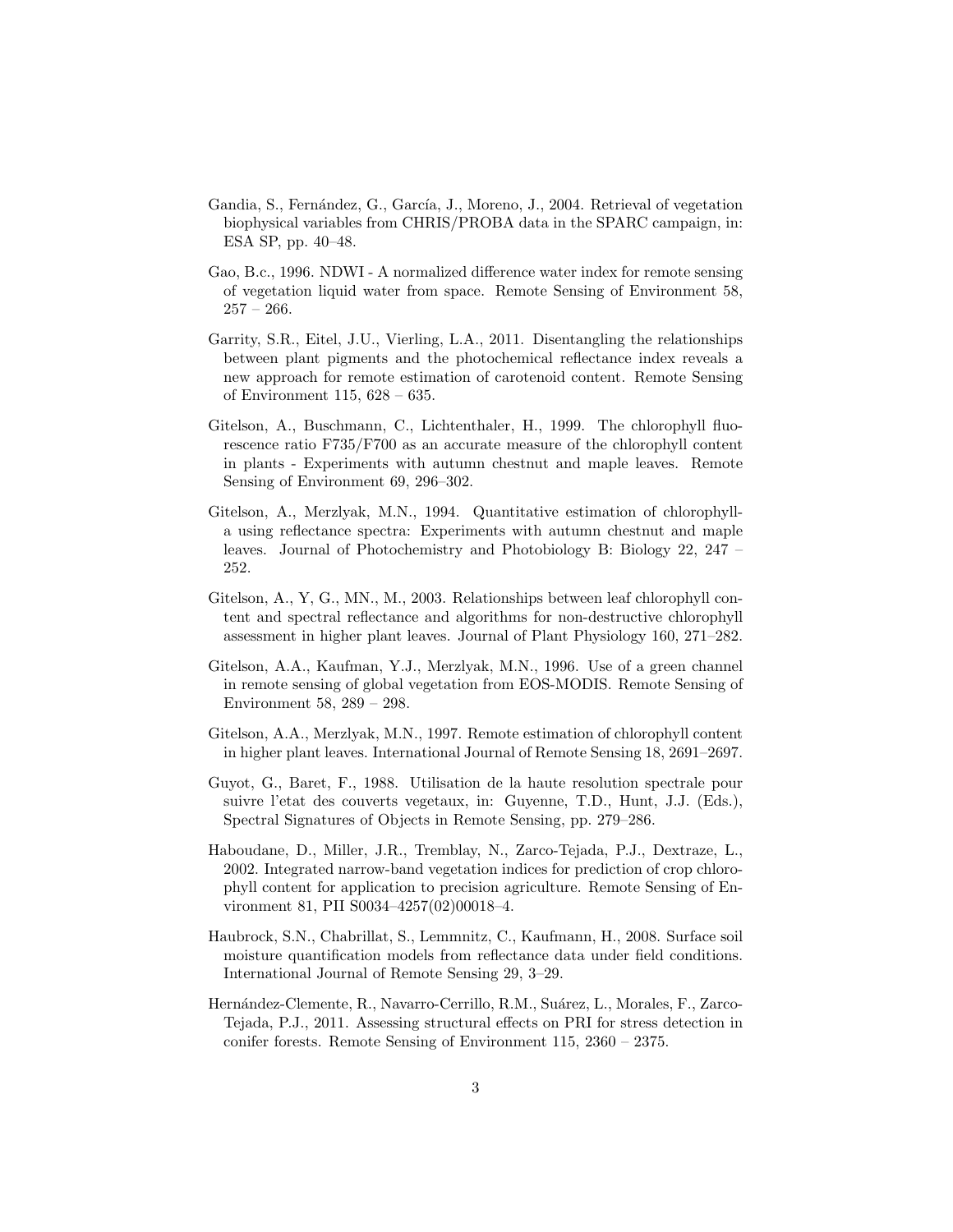- Hernández-Clemente, R., Navarro-Cerrillo, R.M., Zarco-Tejada, P.J., 2012. Carotenoid content estimation in a heterogeneous conifer forest using narrowband indices and PROSPECT + DART simulations. Remote Sensing of Environment 127, 298 – 315.
- Huete, A., 1988. A soil-adjusted vegetation index (SAVI). Remote Sensing of Environment 25, 295–309.
- Huete, A., Liu, H., Batchily, K., van Leeuwen, W., 1997. A comparison of vegetation indices over a global set of TM images for EOS-MODIS. Remote Sensing of Environment  $59, 440 - 451$ .
- Hunt, E.R., Doraiswamy, P.C., McMurtrey, J.E., Daughtry, C.S.T., Perry, E.M., Akhmedov, B., 2013. A visible band index for remote sensing leaf chlorophyll content at the canopy scale. International Journal of Applied Earth Observation and Geoinformation 21, 103–112.
- Hunt, E.R., Rock, B.N., 1989. Detection of changes in leaf water-content using near-infrared and middle-infrared reflectances. Remote Sensing of Environment 30, 43–54.
- Jacquemoud, S., Baret, F., 1990. Prospect a model of leaf optical-properties spectra. Remote Sensing of Environment 34, 75–91.
- Jacquemoud, S.A., Verhoef, W., Baret, F., Bacour, C., Zarco-Tejada, P.J., Asner, G.P., Francois, C., Ustin, S.L., 2009. PROSPECT + SAIL models: A review of use for vegetation characterization. Remote Sensing of Environment 113, Supplement 1, 56 – 66.
- Jordan, C.F., 1969. Derivation of leaf-area index from quality of light on forest floor. Ecology 50,  $663-\&$ .
- Kim, M., Daughtry, C., Chappelle, E., McMurtrey, J., Walthall, C., 1994. The use of high spectral resolution bands for estimating absorbed photosynthetically active radiation (Apar), in: Proceedings of the Sixth Symposium on Physical Measurements and Signatures in Remote Sensing, Val D'Isere, France. pp. 299–306.
- Kruse, F.A., Lefkoff, A.B., Boardman, J.W., Heidebrecht, K.B., Shapiro, A.T., Barloon, P.J., Goetz, A.F.H., 1993. The spectral image processing system (SIPS) – interactive visualization and analysis of imaging spectrometer data. Remote Sensing of Environment 44, 145–163.
- Levin, N., Kidron, G.J., Ben-dor, E., 2007. Surface properties of stabilizing coastal dunes: Combining spectral and field analyses. Sedimentology 54, 771–788.
- Lichtenthaler, H.K., Lang, M., Sowinska, M., Heisel, F., Miehe, J.A., 1996. Detection of vegetation stress via a new high resolution fluorescence imaging system. Journal of Plant Physiology 148, 599–612.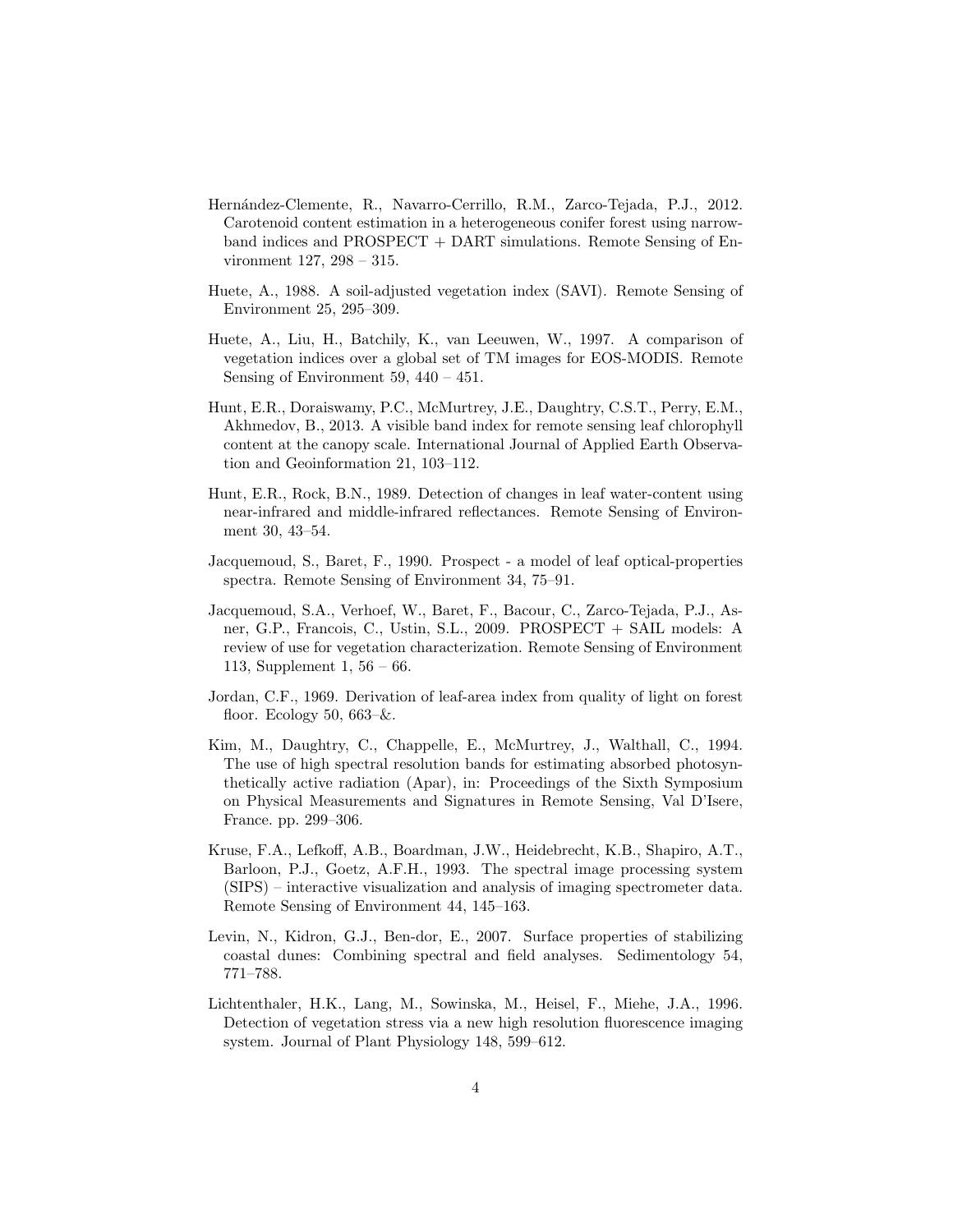- Lobell, D.B., Asner, G.P., Law, B.E., Treuhaft, R.N., 2001. Subpixel canopy cover estimation of coniferous forests in Oregon using SWIR imaging spectrometry. Journal of Geophysical Research 106, 5151–5160.
- Maccioni, A., Agati, G., Mazzinghi, P., 2001. New vegetation indices for remote measurement of chlorophylls based on leaf directional reflectance spectra. Journal of Photochemistry and Photobiology B: Biology 61, 52 – 61.
- Madeira, J., Bedidi, A., Cervelle, B., Pouget, M., Flay, N., 1997. Visible spectrometric indices of hematite (Hm) and goethite (Gt) content in lateritic soils: The application of a Thematic Mapper (TM) image for soil-mapping in Brasilia, Brazil. International Journal of Remote Sensing 18, 2835–2852.
- le Maire, G., Francois, C., Dufrene, E., 2004. Towards universal broad leaf chlorophyll indices using PROSPECT simulated database and hyperspectral reflectance measurements. Remote Sensing of Environment 89, 1–28.
- le Maire, G., François, C., Soudani, K., Berveiller, D., Pontailler, J.Y., Bréda, N., Genet, H., Davi, H., Dufrêne, E., 2008. Calibration and validation of hyperspectral indices for the estimation of broadleaved forest leaf chlorophyll content, leaf mass per area, leaf area index and leaf canopy biomass. Remote Sensing of Environment 112, 3846 – 3864.
- Mathieu, R., Pouget, M., Cervelle, B., Escadafal, R., 1998. Relationships between satellite-based radiometric indices simulated using laboratory reflectance data and typic soil color of an arid environment. Remote Sensing of Environment 66, 17–28.
- McMurtrey, J.E., Chappelle, E.W., Kim, M.S., Meisinger, J.J., Corp, L.A., 1994. Distinguishing nitrogen-fertilization levels in-field corn (Zea mays L) with actively induced fluorescence and passive reflectance measurements. Remote Sensing of Environment 47, 36–44.
- McNairn, H., Protz, R., 1993. Mapping corn residue cover on agricultural fields in Oxford County, Ontario, using Thematic Mapper. Canadian Journal of Remote Sensing 19, 152–159.
- Merzlyak, M.N., Gitelson, A.A., Chivkunova, O.B., Rakitin, V.Y., 1999. Nondestructive optical detection of pigment changes during leaf senescence and fruit ripening. Physiologia Plantarum 106, 135–141.
- Mutanga, O., Skidmore, A., 2004a. Hyperspectral band depth analysis for a better estimation of grass biomass (Cenchrus ciliaris) measured under controlled laboratory conditions. International Journal of applied Earth Observation and Geoinformation 5, 87–96.
- Mutanga, O., Skidmore, A.K., 2004b. Narrow band vegetation indices overcome the saturation problem in biomass estimation. International Journal of Remote Sensing 25, 3999–4014.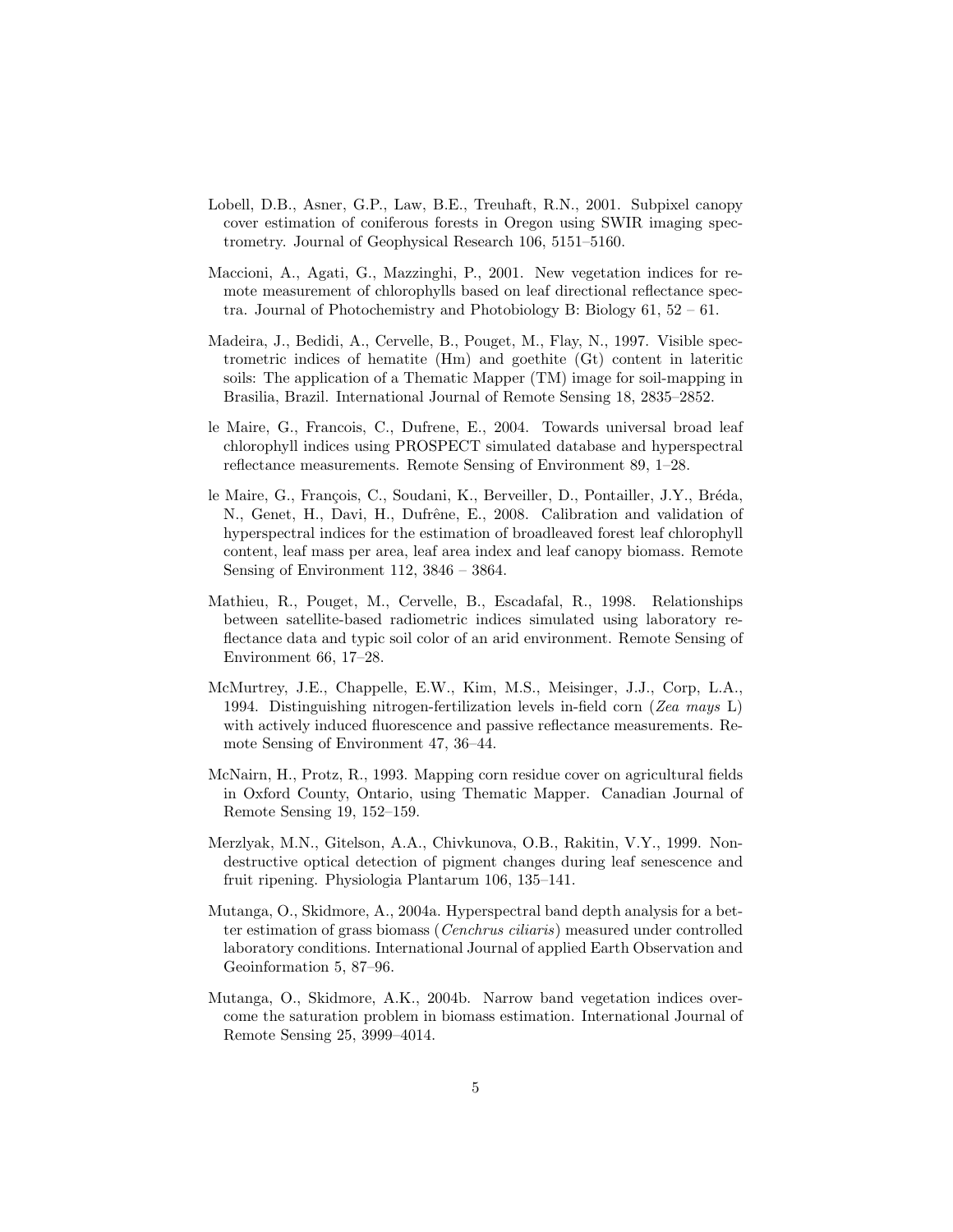- Nagler, P.L., Inoue, Y., Glenn, E., Russ, A., Daughtry, C., 2003. Cellulose absorption index (CAI) to quantify mixed soil-plant litter scenes. Remote Sensing of Environment 87, 310 – 325.
- Oppelt, N., Mauser, W., 2004. Hyperspectral monitoring of physiological parameters of wheat during a vegetation period using AVIS data. International Journal of Remote Sensing 25, 145–159. arXiv:http://www.tandfonline.com/doi/pdf/10.1080/0143116031000115300.
- Peñuelas, J., Baret, F., Filella, I., 1995a. Semiempirical indexes to assess carotenoids chlorophyll-a ratio from leaf spectral reflectance. Photosynthetica 31, 221–230.
- Peñuelas, J., Filella, I., Lloret, P., Muñoz, F., Vilajeliu, M., 1995b. Reflectance assessment of mite effects on apple trees. International Journal of Remote Sensing 16, 2727–2733. arXiv:http://www.tandfonline.com/doi/pdf/10.1080/01431169508954588.
- Peñuelas, J., Gamon, J.A., Fredeen, A.L., Merino, J., Field, C.B., 1994. Reflectance indexes associated with physiological-changes in nitrogen-limited and water-limited sunflower leaves. Remote Sensing of Environment 48, 135– 146.
- Peñuelas, J., Piñol, J., Ogaya, R., Filella, I., 1997. Estimation of plant water concentration by the reflectance water index WI (R900/R970). International Journal of Remote Sensing 18, 2869–2875. arXiv:http://www.tandfonline.com/doi/pdf/10.1080/014311697217396.
- Qi, J., Chehbouni, A., Huete, A., Kerr, Y., Sorooshian, S., 1994. A modified soil adjusted vegetation index. Remote Sensing of Environment  $48$ ,  $119 - 126$ .
- Rondeaux, G., Steven, M., Baret, F., 1996. Optimization of soil-adjusted vegetation indices. Remote Sensing of Environment 55, 95–107.
- Roujean, J.L., Breon, F.M., 1995. Estimating par absorbed by vegetation from bidirectional reflectance measurements. Remote Sensing of Environment 51, 375–384.
- Serrano, L., Peñuelas, J., Ustin, S.L., 2002. Remote sensing of nitrogen and lignin in mediterranean vegetation from AVIRIS data: Decomposing biochemical from structural signals. Remote Sensing of Environment 81, 355 – 364.
- Sims, D., Gamon, J., 2002. Relationships between leaf pigment content and spectral reflectance across a wide range of species, leaf structures and developmental stages. Remote Sensing of Environment 81, 337–354.
- Smith, R., Adams, J., Stephens, D., Hick, P., 1995. Forecasting wheat yield in a mediterranean-type environment from the NOAA satellite. Australian Journal of Agricultural Research 46, 113–125.